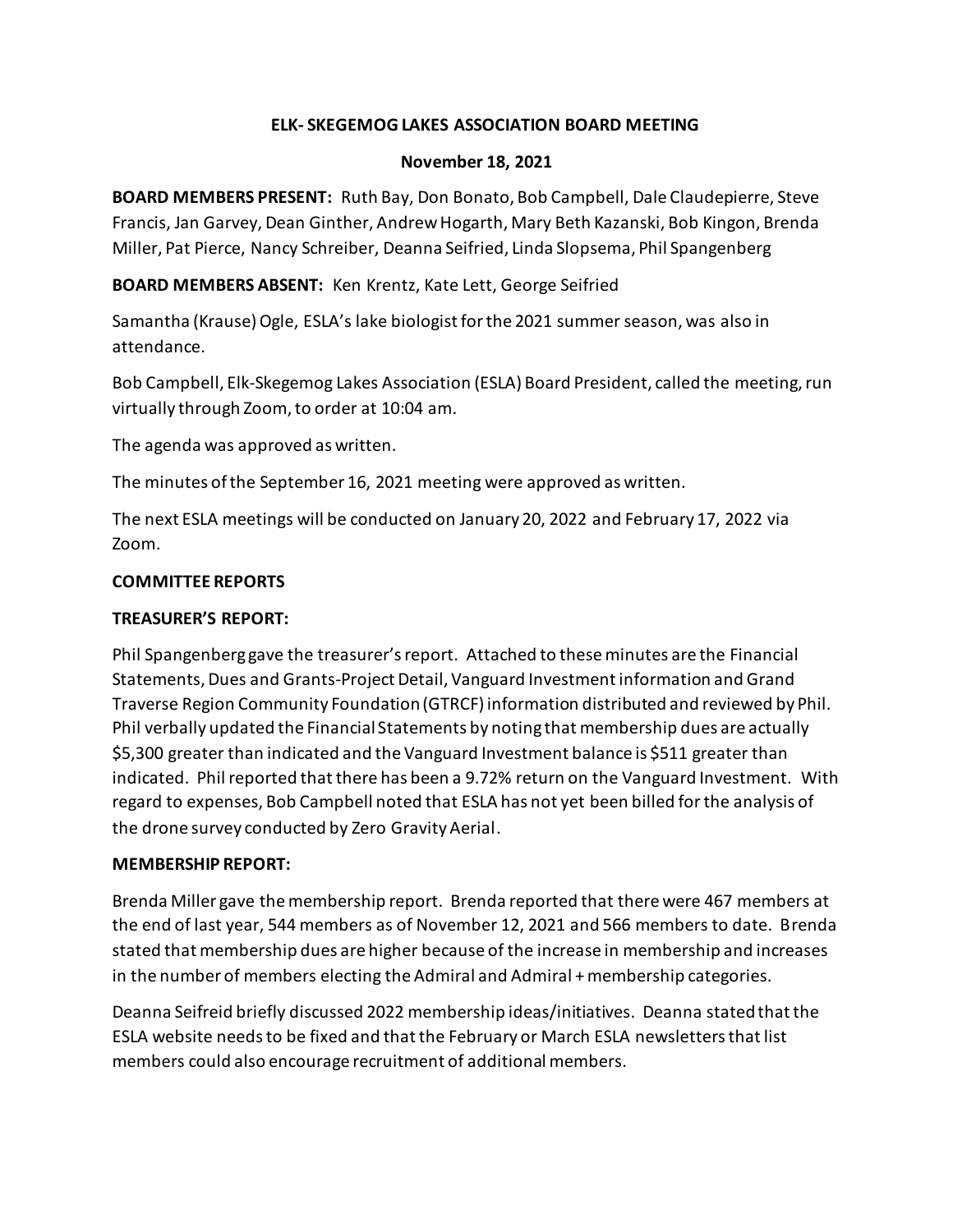# **SAFETY AND RECREATION COMMITTEE:**

Pat Pierce gave the safety and recreation committee report. Attached is the written report distributed and reviewed by Pat.

Bob Campbell reported on discussions with boaters who experienced difficulty navigating the channel entering Torch River from Skegemog Lake. Bob stated he would like to see better demarcation in the channel. Pat noted that he has diligently put reflectors on buoys in that area to assist boaters. Pat suggested that 6 buoys be purchased to replace the four missing summer buoys and provide additional buoys for the channel. A motion to purchase 6 buoys was passed.

There was a brief discussion about the missing buoys and Andy Hogarth inquired whether GPS tracking devices could be installed on ESLA's buoys.

## **ENVIRONMENTAL COMMITTEE:**

Jan Garvey gave the environmental committee report. Jan reviewed the attached summary of the environmental committee meeting held in the Fall of 2021. Jan noted that the summary identifies various projects and enumeratesthe activities and projects that are under consideration for next year. Jan requested that she be contacted if Board members had questions or comments.

## **ERCOL**

Mary Beth Kazanski displayed the new signs with QR codes. Mary Beth stated that decisions will be made determiningwhere the signs should be posted.

Mary Beth reported that at the last ERCOL meeting, there was a presentation from a representative of a mobile boat wash machine manufacturer. The machines discussed at the presentation cost approximately \$30,000 to \$35,000 each. Mary Beth stated that the manufacturer will work with governmental bodies to find available funds to finance purchases and suggested that we may want to discuss a possible purchase with Whitewater Township. Linda Slopsema noted that implementation of the plan for Whitewater Township Park has been delayed and that the boat wash station currently in the plan may be eliminated.

Mary Beth reported that the lake level committee is still waiting for action by the Army Corp of Engineers. Mary Beth also reported that the septic committee is preparing information for local governmental bodies. It is requested that lake association representatives be present when this information is presented to local governments. Mary Beth advised that there is a new Cake-Cisma Director and that efforts will be made to work with Cake-Cisma on purple loosestrife treatment. Finally, Mary Beth mentioned that a resident of Clam Lake reported that there has been an increase in Zebra mussels in Clam Lake.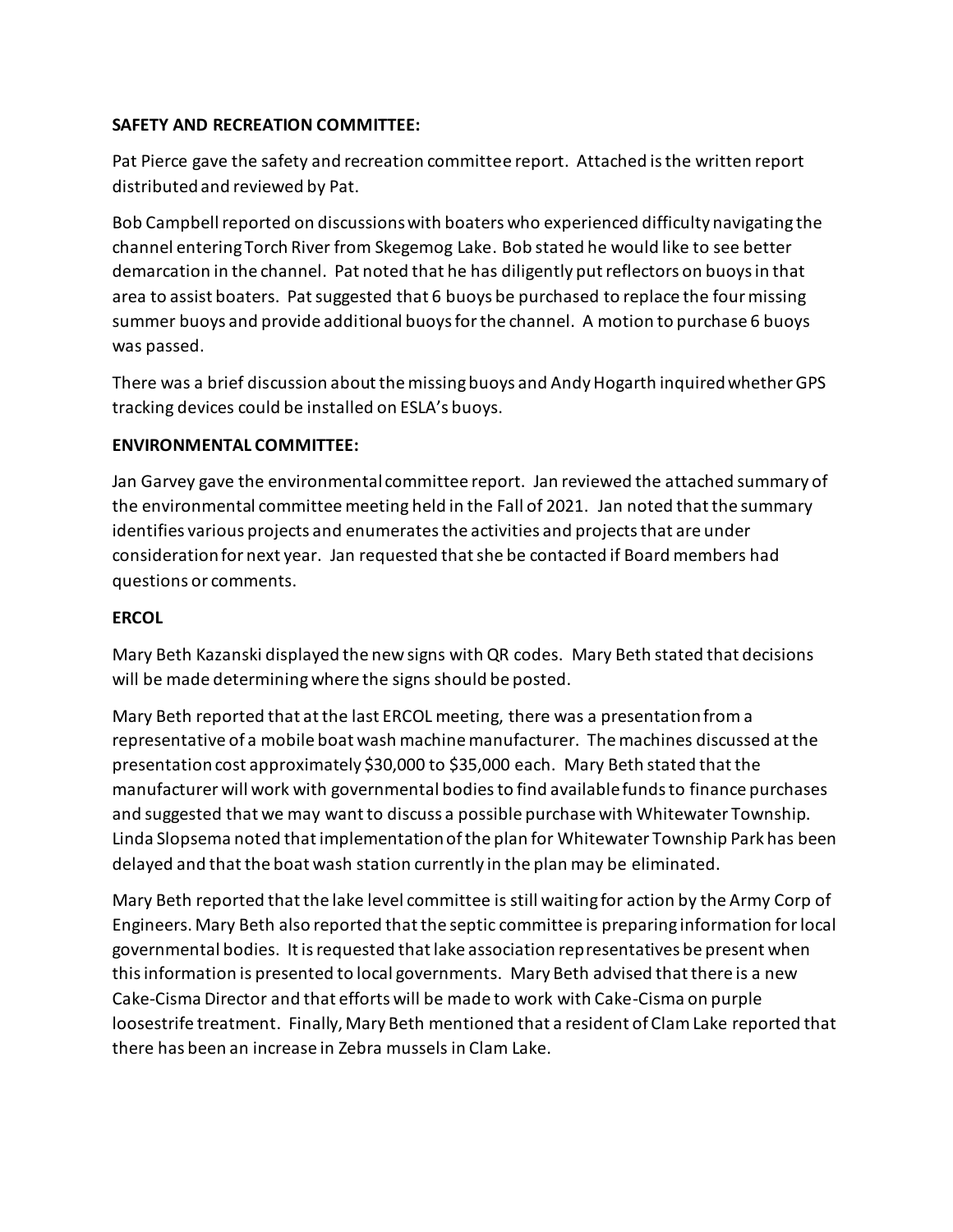#### **OLD BUSINESS**

Bob Campbell stated that he, Jan Garvey and Deanna Seifried met with Dennis Wiand from Zero Gravity Aerial and that Dennis presented his initial findings from the drone survey. We are waiting for the analysis of the survey. It is expected that the analysis will be completed during the holiday season and that we will receive the analysis mid-January. Jan stated that we will have to decide what to do with the analysis and that we should consider establishing a small group to think about possible action.

Between the finance committee report and the membership committee report, there was a discussion about the progress made by the ad hoc committee formed to address dues, donations and giving. Attached is the document distributed and partially reviewed by Dean Ginther. Dean reported that the committee has been meeting to refine what the committee reported at the last ESLA meeting. Dean stated that a committee goal is to make a clear distinction between dues and donations. With respect to dues, Dean stated that there should be two categories of dues: membership dues and business membership dues. Dean's comments generated discussion about the new dues levels and whether members can make dues payments over and above the established levels. A motion was passed to approve the following 2022 dues levels: \$50 (supporter), \$100 (sustaining), \$250 (silver), \$500 (gold) and \$1,000 (platinum). The topic of donations is currently a work in progress. Dean requested that questions be directed to him and Bob Campbell and Dean stated that donations is a topic to be discussed at the next meeting.

#### **NEW BUSINESS**

Membership software was a topic of discussion between the finance committee report and the membership committee report. Bob Campbell began the discussion by noting that a small group met to review membership software and that 8 companies were selected because they were recommended or had good reviews. Samantha (Krauss) Ogle stated that she narrowed the list of companies from 8 to 3 based upon various factors and that she ultimately determined to recommend Bloomerang. Samantha reviewed the features of Bloomerang's software and other factors that led to thisrecommendation. Bob Campbell commented upon some of the factors inducing him to support Samantha's recommendation and Bob noted that Steve Francis is also a strong supporter of Bloomerang. At Bob's request, Steve and Brenda Miller explained why they endorse Bloomerang. Bob stated that Bloomerang's cost for the first year is slightly less than \$2,000, which includes phone consultations if problems are experienced, and that the cost for subsequent years should be approximately \$400 less. Bob also stated that Bloomerang offers custom conversion from our current software at a maximum charge of \$1,250. Bob stated that he does not anticipate costs exceeding \$3,200 for the first year with Boomerang. A motion was passed authorizing Bob Campbell to enter into a contract with Bloomerang at a cost not to exceed \$4,000, including custom conversion.